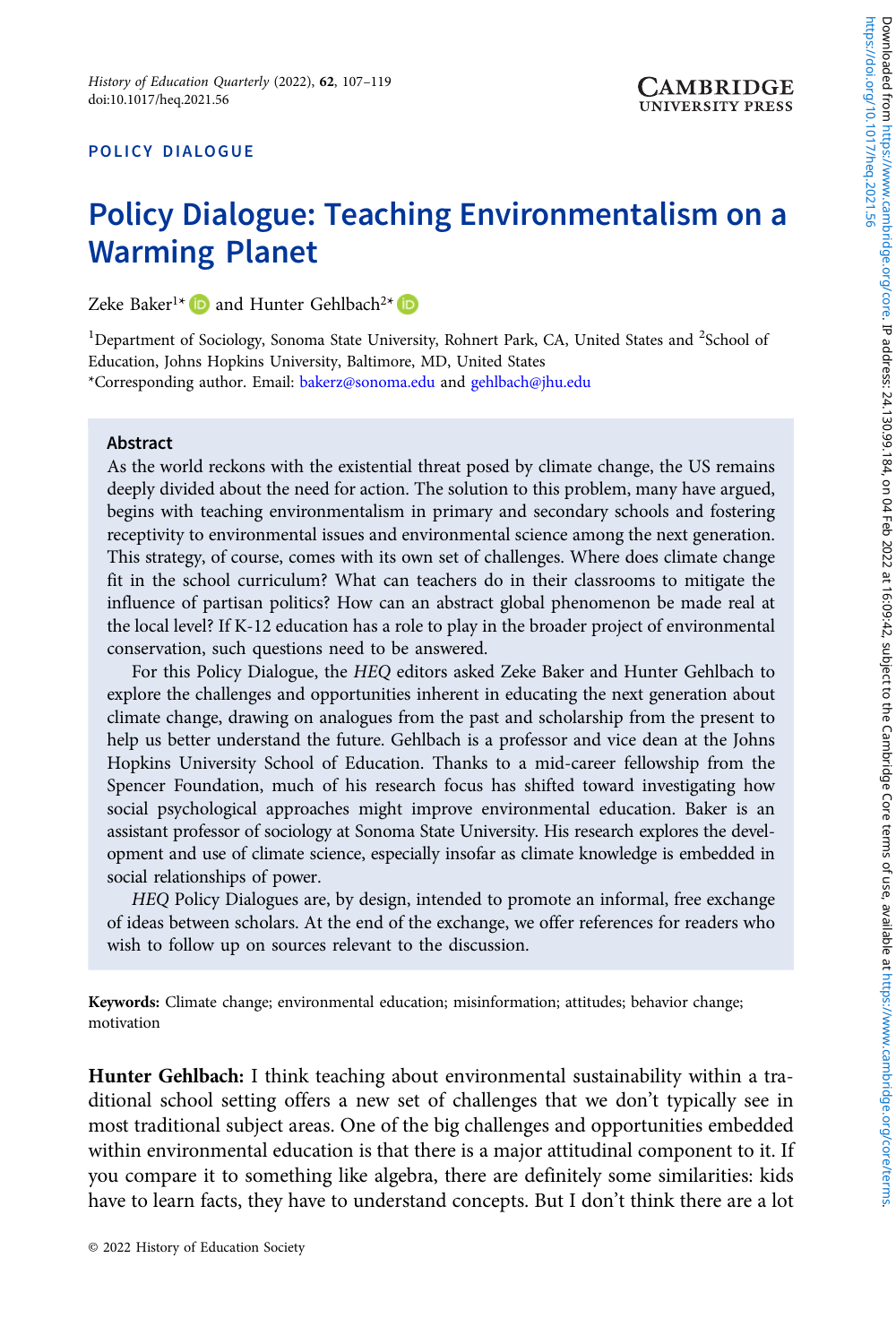of algebra teachers who walk into the classroom, teach the quadratic formula, and have students who exclaim, "I don't believe you! I don't think the quadratic formula exists. It's not a real thing; it's fake news."

As another intriguing outcome, you've got a tension between emotion regulation and motivation. If I, as an AP Environmental Science teacher, give you all of the cold hard facts about climate change, it could be paralyzing to you. As a student, trying to cope with the existential crisis that humanity has created is brutal. As a teacher, I've got to walk a very delicate line between transparently educating students about that reality and then actually motivating students to take some action. In an algebra class, no one expects students to walk out and behave differently just because they learned the quadratic formula. We're pretty happy if they learn this stuff on Monday and can spit it back to us on a test on Friday. If they can generalize and apply that knowledge to a new problem the following week, we're ecstatic. But at the end of the day, if I don't understand math, the world's not going to end. By contrast, if students do a comparably good job of understanding environmental content, a big conclusion they might come to in an environmental science class is that we're heading toward a major mass extinction. Thus, students' motivation to learn content and to change their behaviors is closely tied to their ability to regulate their emotions about the content—something typically not seen to the same extent in other content areas.

Then there's a social piece; no one individual is going to do anything that has any real impact on climate all by themselves. It's a huge collective action problem. And finally, there's a real diversity, equity, and inclusion angle in the sense of who gets exposure to environmental education. I think—and I'm speculating here—that you'll probably find AP environmental science getting taught at schools which are disproportionately on the coasts and probably in wealthier, more suburban schools. In short, I think that as a subject area, environmental education is really different than a lot of our more traditional subjects.

Zeke, one question I have for you is: Are there any historical analogues to this kind of an educational problem where we are trying to teach kids much more than just content knowledge and understanding? I also imagine that if we start teaching public health more, that's going to have similar real-world consequences. It's gotten politicized. But I feel like with traditional subject areas, this set of really messy, hard, real-world problems with so many different types of educational outcomes has not traditionally existed.

Zeke Baker: I'm reminded of the history of American Indian boarding schools. Although not an "environmental" or "science" issue per se, we have here a clear example of a large-scale social institution, namely colonialism, that most Americans have failed to learn about and therefore failed to reckon with. But it is also an issue that has a wide array of important outcomes and dimensions beyond traditional learning outcomes. This is a historical education issue, insofar as the boarding schools were nominally "educational" facilities. Likewise, in educational settings with non-Native students, instruction about boarding schools and their purposes has changed over time—say, in high school social science textbooks and state educational standards. Nevertheless, it has consistently failed to recognize the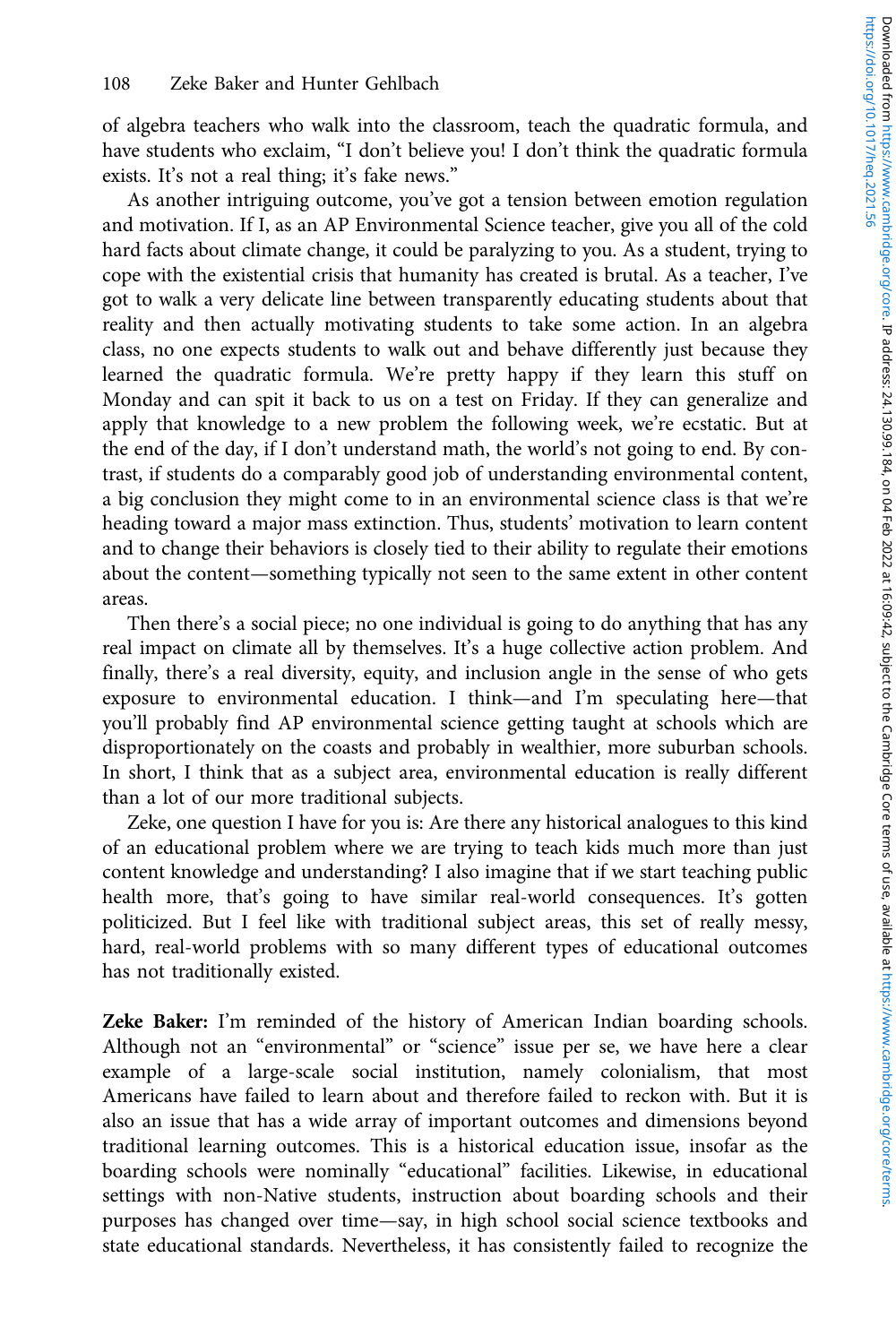role of boarding schools within a framework of cultural genocide. Looking back, educators and educational policymakers have had many decades to reconsider how students learn about and engage with the history of Native American struggles, including over Indian boarding schools. And we are largely uneducated about this; it is nigh impossible to imagine our society widely embracing Indigenous sovereignty, revisiting treaty rights, and considering reparations.

In what sense is this example applicable? First, we have to recognize that the history of environmental education is marked by an overwhelming inability to foster ecologically minded citizens. As with formal education regarding colonialism, it may historically be evaluated as part of the problem, not the solution. So we can start there. Further, this aspect of colonial history applies to climate change issues because they require truthfulness, problem-solving, and reckoning. They require emotional learning regarding trauma, healing, and hope. And they require navigating the politics of education policy, for which the history of Native American studies departments in universities since the 1960s is not unlike the ongoing struggle to implement climate programs. Insofar as dealing with climate change requires more than a science lesson on "the greenhouse effect," I think scholars and educators would do well to relate climate issues to some of these other systemic issues we have been wrestling with for quite some time.

Of course, insofar as it's a political issue, the go-to comparison is with evolution education. But that's a different kind of issue. It gets to the issue of science and politics, and exposes the relationship between a decentralized educational system and the politics of knowledge. That certainly holds lessons for climate education. Yet, like your quadratic equation, it doesn't get to the issues of the changes that society requires. With evolution, it's a messier line from scientific theory to what we should do about it, compared to the climate change issue.

You could also look to examples of environmental problems that more or less have been successfully addressed—for example, issues of ozone depletion over the last couple decades—as analogues for how to teach about a real environmental problem that has social, economic, governmental, scientific, and technical components to it that can then be solved. I also think that an approach to climate literacy is best broken down into chunks. Teaching about existential crisis is both bad teaching at a given level and simply impossible to digest. Start with the infrastructure in your town. There are ways in which breaking the problem down both makes it more teachable and possibly more hopeful, as well.

Hunter Gehlbach: Some of the environmental education teachers that I've talked to over time have, similarly to what you just articulated, some really thoughtful approaches to how we convey this material in ways that are not overwhelming and paralyzing. When I was a student teacher, I was told that the first thing you need to do is meet the students where they are and figure out their current level of understanding. That, to me, sounds very congruent with a focus on local and regional levels. Get the kids outside and then have them talk through what they see and how they're processing the environment.

But at some point, I think it's also incumbent upon teachers to stack that knowledge up so that students really get a grasp of the magnitude of the overall problem. I find this to be an unbelievably tall task for teachers.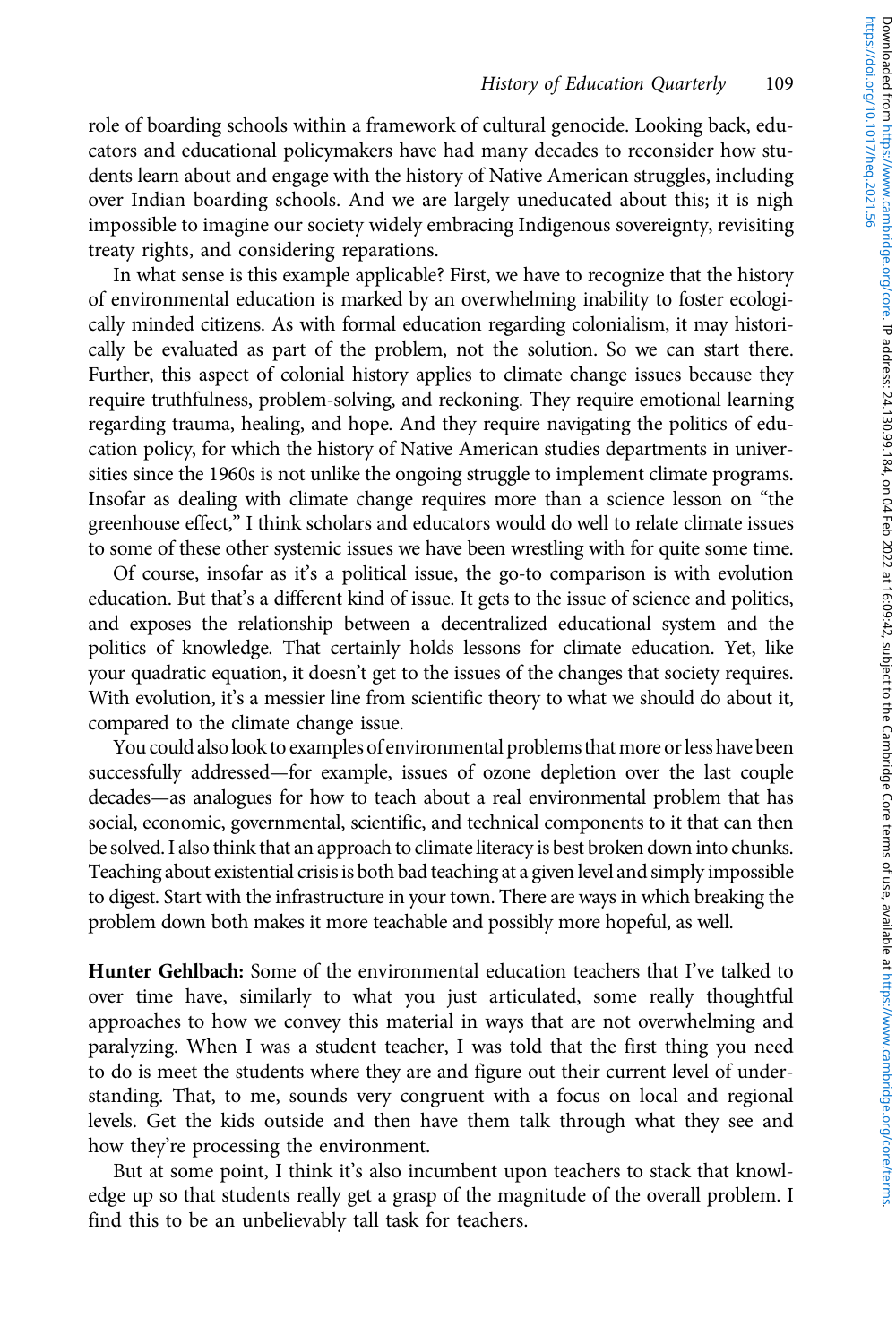Zeke Baker: That's where national and international educational policy-making is necessary. For example, the UN Framework Convention on Climate Change, which was ratified in 1992, has an educational component to it. It had education, outreach, and public understanding built into addressing the problem. The spirit of that should have been implemented over the course of the last couple of decades in the building of a robust, national-level climate literacy program and policy that can link the scales of the educational system. That way you can connect what students are learning about on their local level, meeting students where they're at, with larger-scale problems, but then also provide standards that amount to something like an educational policy.

I think it may be at a turning point, with the Conference of the Parties, held in November in the UK, on the heels of unprecedented youth-led activism and a whole lot of uncertainty regarding what Biden will try to accomplish upon rejoining the Paris Agreement. There are efforts in this regard to match what's going on within the US to international efforts under the Paris Agreement and the UN Framework Convention on Climate Change mandate to implement educational programs, which fall under the umbrella of Action for Climate Empowerment. So, I think that that's one way to look at what needs to happen in terms of matching these different scales, and this may present an opportunity to follow through on multi-scalar climate educational initiatives initially proposed in the early 1990s.

Hunter Gehlbach: I love the optimism of that. Yet, I do simultaneously worry about the historical legacy that we have in this country of education being so local, and I worry about the intense bifurcation of political parties in this country as they move farther and farther apart. I also worry that even if the UN, Biden, and everyone else involved comes up with the perfect plan, between the sort of political moment that we're in and the prominence and prevalence of social media, it's just so easy to undo policies that would be so, so helpful at this point in time.

Zeke Baker: I share your pessimism for a number of reasons, but I'll also sort of put in some optimism. We know that when climate education and literacy are taught well, they have a positive impact on values. You can't inculcate environmentalism directly, but you can teach about our relationship to the environment, which can impact people's individual choices, their views later in life, and so on.

Then again, I'm thinking of a 2011 finding from Aaron McCright and Riley Dunlap, where they conducted a survey-based study looking at the role of education and people's degree of confidence about whether climate change is happening or not. They find this interesting interaction effect with partisanship and education, where highly educated Republicans are more confident that climate change is not happening. So, education actually has that kind of effect, whereas for liberals and Democrats, it has the opposite effect—people are more concerned. That's a larger problem about the politics of information and knowledge: that even if this stuff is being taught, it can go in different directions because of how much partisanship shapes the way that people evaluate environmental problems.

Hunter Gehlbach: That's a neat study you cite. It's certainly worth trying to replicate the McCright and Dunlap findings on a current sample, since I think a lot has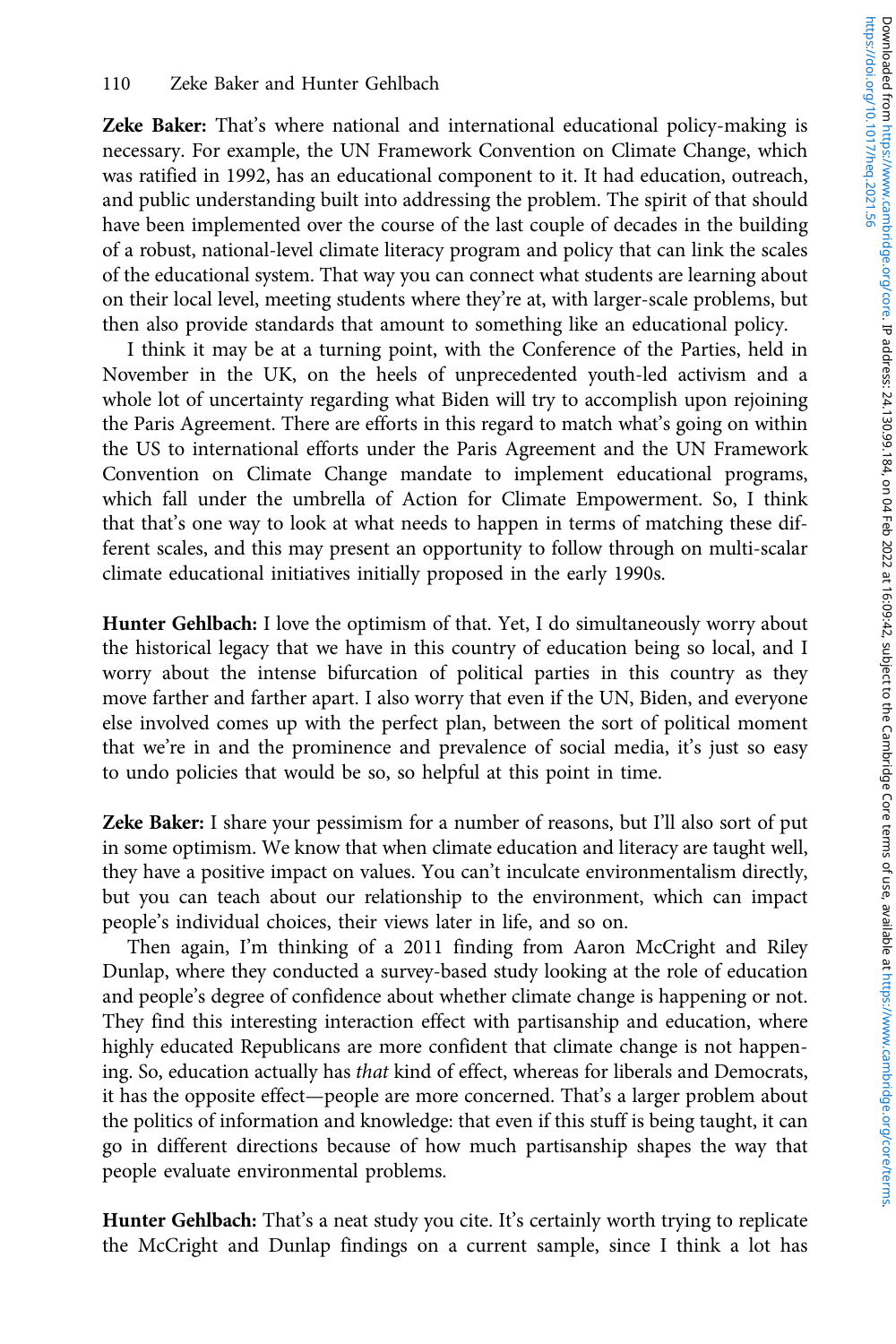changed since 2011, when the paper came out. The thing that gives me a little hope is that—and here I'm thinking in part of a study we did—it's actually not that hard to find stuff that people have in common. I think that, working from a common starting point and establishing a handful of common beliefs, you can open up conversations even between people who take very different stances politically. I have a huge amount of faith that teachers can teach climate change by building from commonalities, provided they are put in a context at the school district level, with a supportive school board, and a state legislature that's not going to overreach and decide what to dictate in the curriculum.

Here's what I mean by beginning these conversations around climate from a common starting point. We did a fairly simple demonstration experiment online where we laid out a handful of questions asking people about the extent to which they believe in climate science. We asked things like: "How credible is the climate science data that ocean temperatures are rising?" and "How certain are you that global warming explains many of the new weather patterns we are seeing today?" In short, we were trying to answer the question, "Does climate science seem like legitimate, believable research?" We sent out a survey that starts with those questions to a whole bunch of people. We got their political affiliation afterwards. And the liberals said, "Sure, of course I believe in climate science, I'm not crazy." And the more conservative end of the sample responded: "Whoa, this is very controversial. It's inflammatory. I'm getting a little offended that you're even asking me these questions." It's a pretty big spread of results.

Then in the treatment group, we embraced this idea that there's still a lot of common ground, and maybe if we can point people's attention to that common ground, we can actually make some progress—open up a conversation and close the gap between the Left and the Right on this particular issue. We start with the most obvious "Do you believe in science?" kind of questions. Things like: "How credible is the medical data that germs are a primary cause of disease?" My personal favorite: "How certain are you that physicists' theory of gravity accurately explains why objects fall when dropped?" Except for the most hardcore conspiracy theorists (and we did get a couple), everyone is strongly endorsing these items. So, whether you're from the Left or the Right, everyone says, "Yes, science has taught us some stuff that has been valuable for society."

Then the next thing this treatment group does is answer the same questions about climate science that the control group had. The more left-leaning folks in the sample are like, "This is so dumb. Why are you asking me the same thing over again? Yes, I believe in science. Climate science is just a branch of science." So, they're strongly endorsing the items on both scales. But for the more conservative folks who just acknowledged that, yes, they believe in science, it becomes very awkward, though not impossible, to say, "Yes, I believe in science, but climate science is a very different thing." So rather than putting themselves in that awkward position, they adjust their beliefs about climate science and decide maybe it has some merit after all. The implications are that I think we might find common ground, whether it's in a state legislature, on the school board, or even within a classroom itself, and begin to have deeper conversations about climate change, as opposed to just sort of talking past each other. Although the effects of a simple intervention like this might not last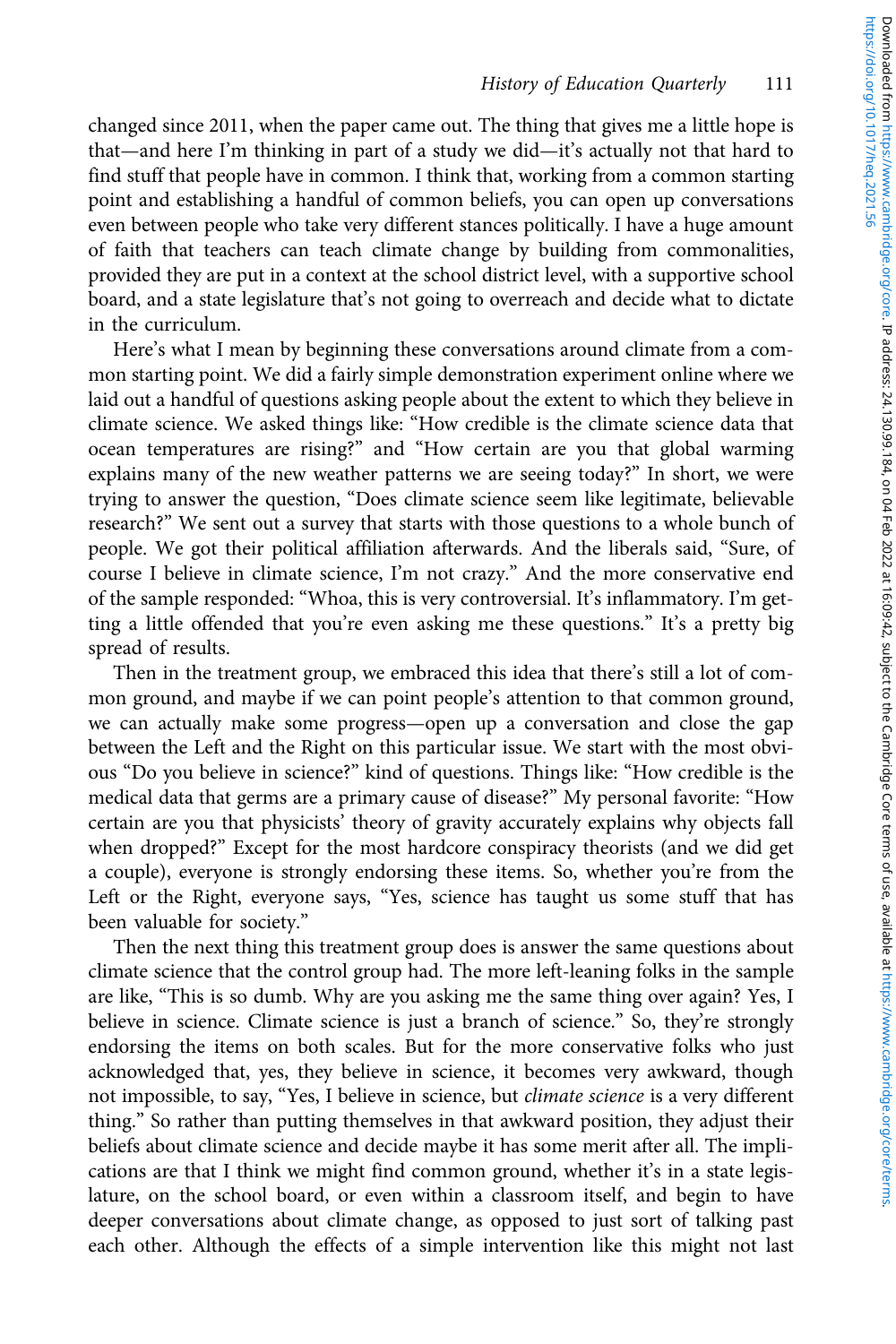very long—they might only need to last long enough to start a more productive conversation. If we can latch onto some of those common ground starting points, that gives me a little bit of hope.

Zeke Baker: That's a fascinating study. The atmospheric scientist and public intellectual Katharine Hayhoe says, "Just talk about it." Because when people talk about environmental issues, they themselves can find common ground on issues, as opposed to not talking about it or reading things online about it instead or something like that. That seems like a very hopeful direction, both for education and for public discourse. Hayhoe's dictum, backed up by others' research, reminds me of intellectual threads that show the role of communication in the historical creation of a "public"—as in Habermas's theory of the public sphere, or Benedict Anderson's account of nations as "imagined communities." To the extent classrooms can be less alienating and polarized spaces than other forums, there is real capacity for educational institutions to recover social capacity to "just talk about it" and mitigate what some scholars call "truth decay," that prioritizes individual opinion, valorizes polarized beliefs, and forecloses public dialogue. Recent survey data clearly show a correlation between the politics that characterize your area and how frequently you discuss global warming. This is disturbing.

Hunter Gehlbach: You're also tapping into something else that the social psychology crowd has documented in a pretty compelling way, which is when we spend time thinking about and perceiving the other side—whether that's on the Left or the Right or any other type of in-group/out-group dynamic—we always perceive the other side as more extreme than they perceive themselves. Likewise, they are perceiving us to be more extreme than we perceive ourselves and our in-group. I think you really illustrated a nice point, which is: you put people in conversation, and they begin to realize that they're not as far apart as they thought as long as that conversation can get past the surface level.

Zeke Baker: One of the things that I find encouraging in education, which speaks to this issue of generating common problems and common conversation, and also addresses scale, is the promising efforts to deal with the environmental impacts of the educational system—it's buildings, energy use, transportation, land use, et cetera. For example, in higher education, the Association for the Advancement of Sustainability in Higher Education does a really good job of linking educational programming in higher education with the goal of—broadly speaking—decarbonizing college campuses. That's also something that has a lot of possibilities in K-12 education. One of the things that I worry about with teaching environmental education is the glaring contradictions that students face when they learn about the environment and are faced with environmental degradation and unequal access to clean environments, not simply at the global level, but in their own communities. This is where the Sunrise Movement, social movements, figures like Greta Thunberg step in and say, "You're telling us these things, and look at our communities around us." That's where I think there's a role for that kind of activism in education to bridge that gap.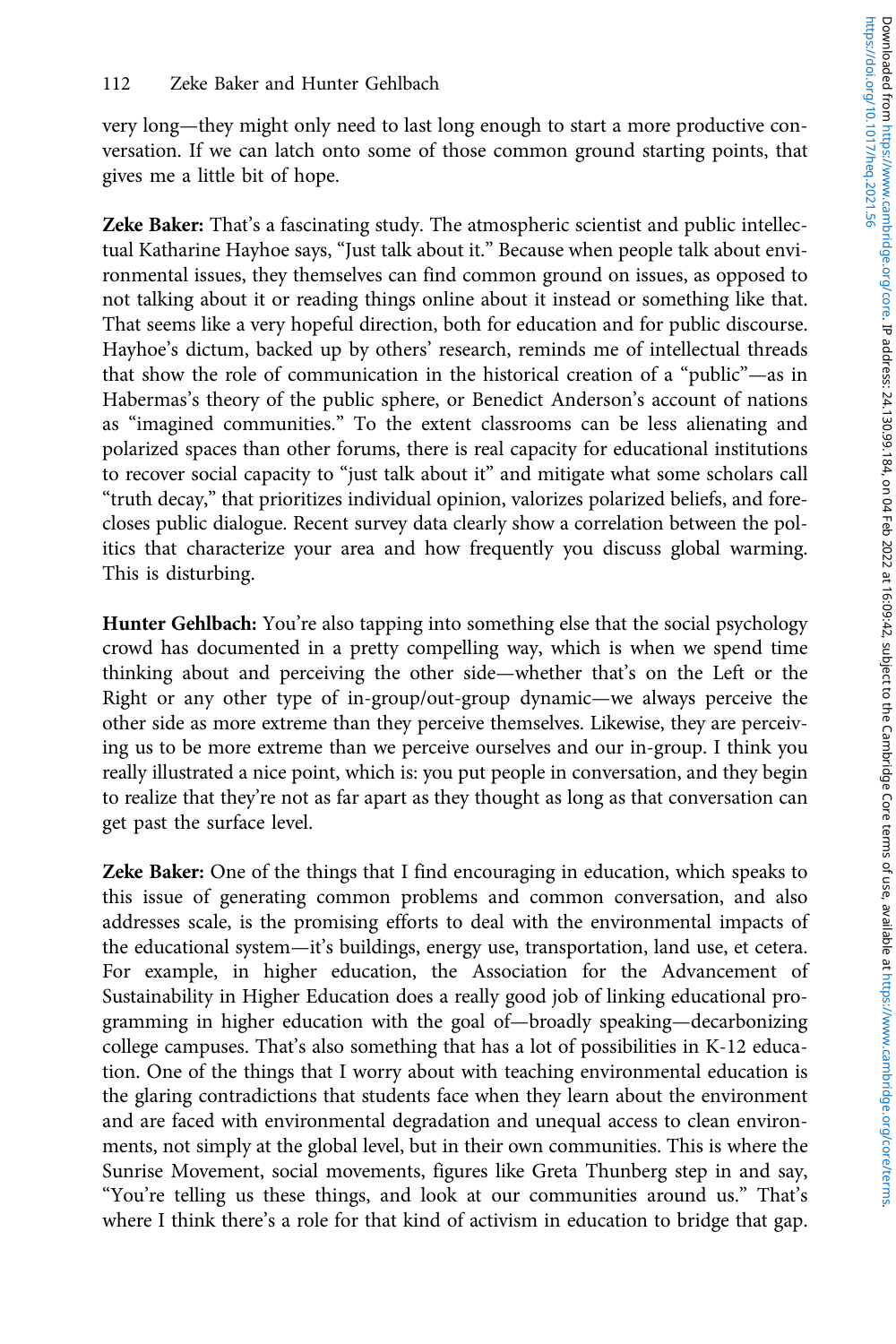Hunter Gehlbach: I'm reminded of my favorite New Yorker cartoon, where a parent is reading to a little kid in bed, and the kid is wailing and crying. Then the dad turns to his wife and comments, "I think he's not ready for stories with moral ambiguity." By contrast, I think students really are ready to tackle these morally challenging issues that climate change poses. Part of what is educationally really interesting for students is when they feel like they're being treated much more as peers with the teacher in an intellectual sense. If the teacher doesn't have all the right answers, they can say, "Yeah, it is pretty horrible when we look out in our neighborhood and see these inequalities. This is a real issue of environmental justice. How did it happen? How did we get here?" I think that's becoming a little more common, to have these more nuanced explorations of really tough issues about which historically we've not been great in teaching to students. My non-historical sense of a lot of older curricula is that they wanted to paint a pretty clear message for students—like, there are good guys and bad guys, and here's what happened and here's who won—not a lot of shades of gray.

Zeke Baker: On the one hand, perhaps what you call moral ambiguity is a long result of the eclipse of positivist assumptions in educational texts, along with sociodemographic and teaching paradigm changes that helped to establish multicultural education and diverse learning environments. On the other hand, the rise of ecological thinking, which wasn't really present before the 1970s, is important because it requires you to think across multiple complex systems. For some context, in 1970 the US established—on the heels of the passage of the National Environmental Policy Act and in the year of the first Earth Day—a National Environmental Education Act. Some educators were critical that it didn't go far enough in creating a space for students to deeply understand how humans are embedded in ecosystems. The legacy of "man over nature" was fundamental to common belief, and it became part of the aim of the North American Association for Environmental Education to organize educators to root out this legacy.

Approaches to education have since changed positively in this regard, but so has the world—the blowback from concepts and ploys of control over nature are so visible. So I think moral ambiguity and ecological thinking go together in complementary ways when it comes to teaching something like climate change and environmental education.

In regard to using education to deal with moral ambiguity and uncertainty, I worry about equity for two reasons: There's an equity question of access to that kind of education, as opposed to standards-based settings that are much more regimented. There's also an equity concern about the capacity for a kind of curriculum that can support ecologically sensitive education. That's where I say, and maybe too optimistically, standards of some sort need to be in place to prevent inequity in access to those educational experiences.

Hunter Gehlbach: I might throw in a third inequity, which is across the geographical distribution of the country. We've seen the Electoral College maps. While any given county or voting district might be a little bit purple, on average, it's a lot bluer in the far east and far west of the country than in the middle and the south. Your point about access is right on, in terms of the extent to which you get a nuanced education.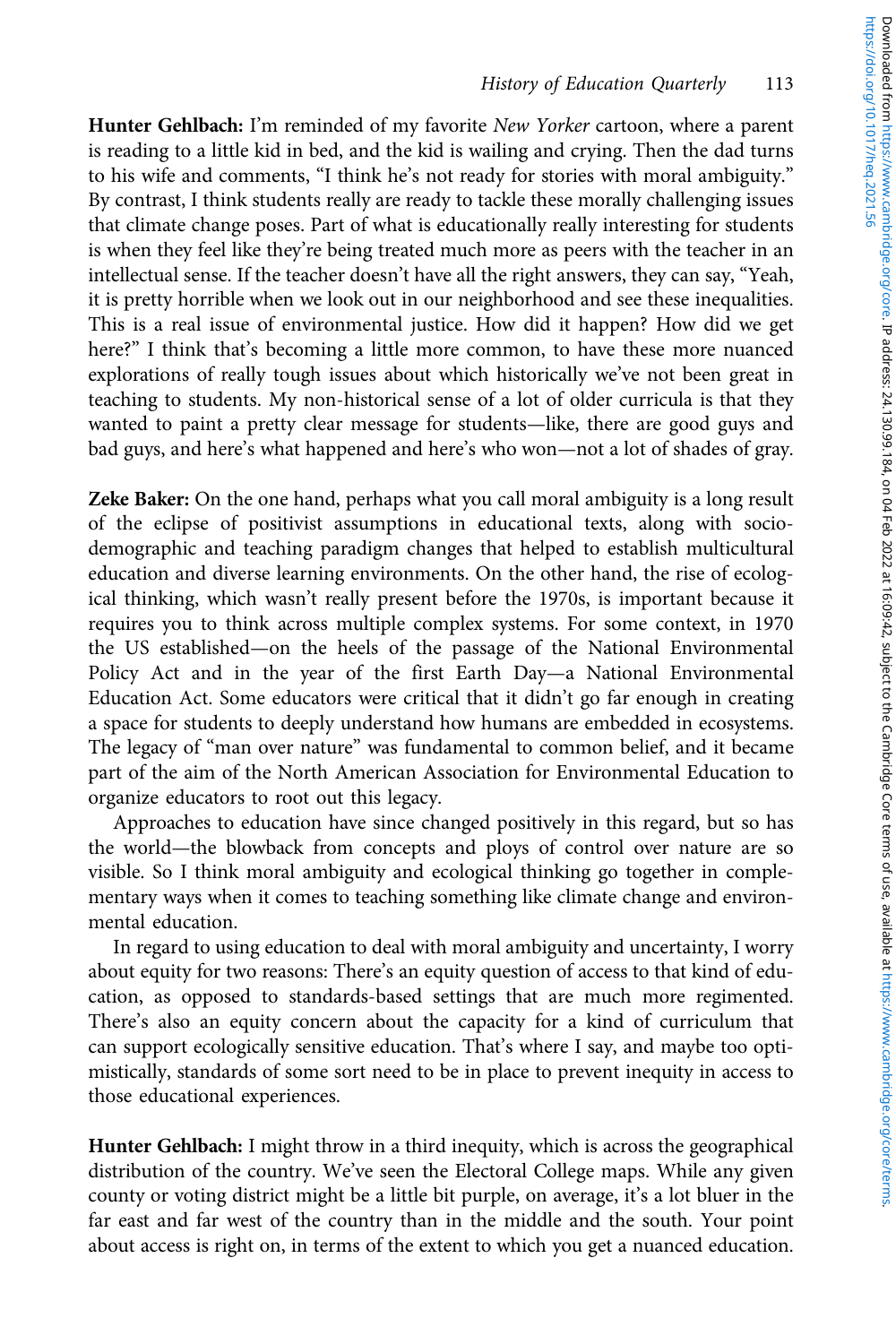To what extent do you get exposure to environmental education or environmental science? That is probably not equitably distributed. Then, in the same way that the theory of evolution was taught in some places and not others, I think we're in a situation where some kids by luck of being born in one part of the country versus another get exposure to environmental education and others do not.

Zeke Baker: I did a study with some colleagues last year on climate scientists in California. We surveyed about a thousand of them. We were trying to get some data on what the climate science field looks like in terms of what discipline researchers are in, but mostly we were trying to evaluate their level of engagement with nonresearch audiences and some of the barriers they face in that engagement. This gets to some of the problems in terms of the production of knowledge around climate change that filter into education.

One of the basic findings there is that researchers want to do a lot more engagement with external, non-research audiences than they currently do. Another point is that climate change knowledge production is still dominated by physical science. That is where there are some problems on the knowledge production end, where we're still stuck with looking at climate change as a physical science issue, when we know it's a societal problem. In terms of knowledge production, it's an interdisciplinary problem, or a multidisciplinary problem, or a non-disciplinary kind of problem.

So, there's this structure to how knowledge is still being produced around climate change, which is dissonant with the situation. That's definitely clear if you look at climate literacy educational tools, even for the educators that can bring those tools into the classroom. It's still often painted as a physical science problem. Part of that is because it's a way to skirt around political issues or anything having to do with systemic social issues. It's also a way for educators and education policymakers to skirt around the problem of causes, the clear—not only human, but social and economic—causes, which most people don't want to talk about. But there is a kind of upstream problem among knowledge producers that they want to be engaged, they want to do more outreach, but the situation for science isn't currently set up that way.

Hunter Gehlbach: I think that's a great observation. The notion that there's some safety in your local K-12 school district conceptualizing environmental education as really a natural science problem, and not so much as a social science problem that makes a ton of sense to me. I can imagine a lot of people who find it easier to sleep because they view climate change as a problem that "somebody else" is on the hook for solving. I suspect that kind of thinking may be happening in lots of places.

There's also the whole layer of the incentive structure for researchers. When the knowledge producers are producing that knowledge, the incentives are to produce it and share it with an audience of colleagues and peers. By contrast, scholars are not particularly motivated to share it with an audience of, say, K-12 teachers, or policymakers, or people at their local state house to help inform what curricula should be required. In most institutions of higher education, that's not what's going to get you tenure. It's the combination of both those things: (1) not quite conceptualizing the problem of climate change or environmental education as both natural science and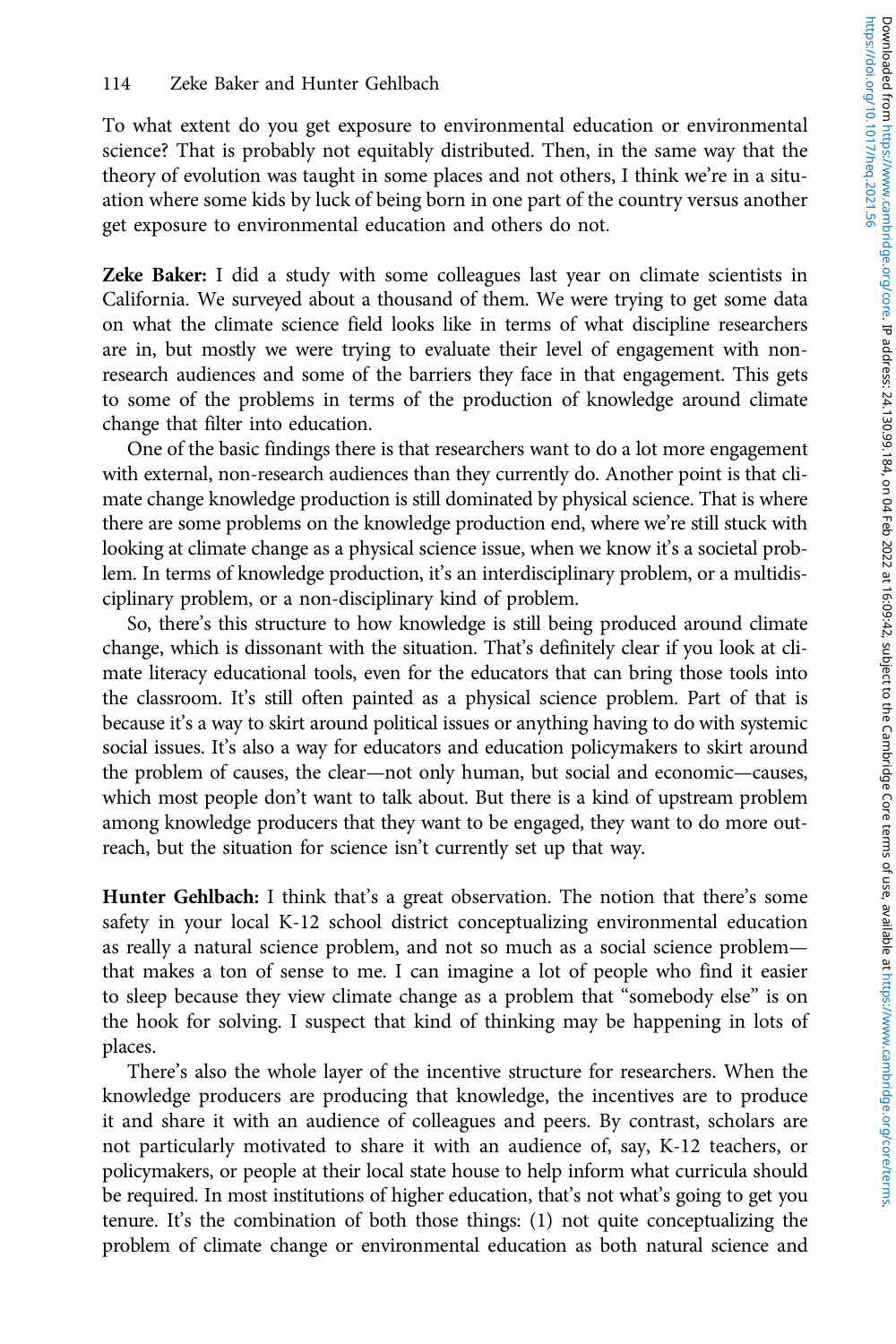social science, and (2) the incentives that don't reward you for disseminating your knowledge beyond what promotion and tenure committees are looking to reward. Both of those are probably pretty problematic and not helping much.

Zeke Baker: That speaks to a disconnect between the scientific field and the educational field, which I think is generally unfortunate. But with an issue like climate change, it's most unfortunate. I think that's a problem that needs to be addressed.

Hunter Gehlbach: I'd love to talk a little bit more about the social media angle of this. I think it's so daunting for teachers to have to manage this whole other stream of information that emanates from outside their purview—that is, the students in their classes—but obviously, these outside sources of information intrude in really big ways.

It's been years and years since I was teaching high school, but I don't know how I would handle teaching something like environmental studies right now if I were back in the classroom, for a whole host of reasons. One, because now it would appear—and maybe this is some media bias I have—that you only hear the stories about outraged parents coming in and suddenly the teacher's life is a mess. Maybe I'm overreacting, but I would be nervous and scared about that. And two, it's so important to teach kids to sift through and be able to evaluate sources. I was a social studies teacher, so that was part of what I taught. But it just seems so much more complicated and messy now.

Zeke Baker: The level of skepticism among policymakers is outsized compared to the US population. The trends in public opinion toward accepting climate science and being concerned about it are on the increase, and higher even on the political right than among their representatives. There's some opportunity there. If we look at those trends, I think we can look forward to a different situation in civil society regarding climate science where it's not either/or; it's not skepticism versus acceptance, or faith versus no faith. Although there is still what sociologist Robert Brulle calls the "climate change countermovement," I would say its heyday is past, or at least it's not what it was in the 1990s and 2000s.

I think we can get into social media–based misinformation, but we should also recognize that that may be a little bit different than the political organization of denial through lobbying, and think tanks, and all that sort of thing. Among policymakers, hopefully we can look forward to a situation where the level of organized denial is as low as that among the general population. And maybe that's just a matter of time or maybe that's a matter of grassroots pressure. I'm not sure about that.

Hunter Gehlbach: I've spent a fair bit of my time thinking about the PhD program here at Johns Hopkins. We embrace this apprenticeship model where the students are becoming equals and "learning by doing" alongside the faculty members who are conducting various types of research. I think porting some of that down to the K-12 level might work. Students can work on real projects, whether it's writing letters to their local elected officials (and actually sending them, not merely writing letters as a classroom exercise), or volunteering at places that are going to put in some better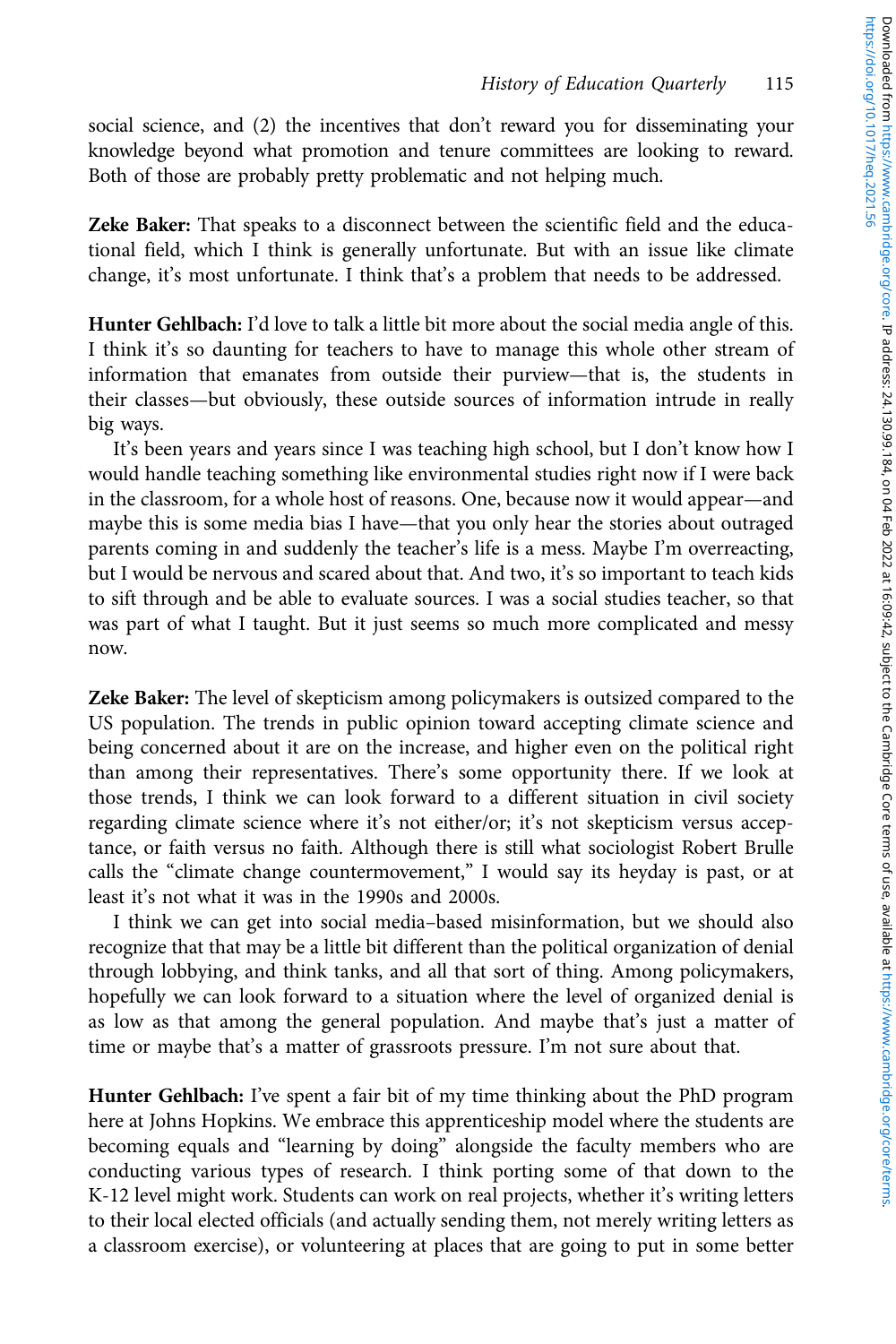infrastructure to protect a set of homes in a particular neighborhood that may be vulnerable to flooding or sea level rise. I'm increasingly impressed with how different and more impactful experiential education is than the sort of book learning that was the bulk of what I got when I was in elementary, middle, and high school. A greater focus on experiential education is one thing that I think teachers can embrace and feel confident is going to make a big difference for their students, to the extent that that's possible.

The one other huge thing that schools could do collectively—which is to your earlier point, Zeke—is to think in terms of interdisciplinary problems. If we localize the learning about climate and climate change just to one natural science class, that's not going to cut it. We need to get into this issue in the English class, in the social studies class, and so on, and it's really got to be much more interdisciplinary. If schools and school districts can start doing more of that work and some really impressive experiential education projects, those two things happening at scale would give me a lot of hope.

Zeke Baker: I think there's a lot of opportunity there, and there's a lot of good case studies of these sorts of programs, crosscutting curricular programs at the K-12 level, universities with freshman seminars devoted to the topic, or in the California State University system where I work, crosscutting sustainability minors and that sort of thing. I'm hopeful about those opportunities. For me, it's an open question again of how that can be done equitably across different types of schools. Is a Title I school going to have the same opportunities as others? Is project-based learning equally accessible? I don't necessarily have an answer for that question, but I'm hopeful about the capabilities that those kinds of programs provide.

With the international component, I think this is an exciting frontier. I was local faculty—basically an advising faculty member—for a program on climate change that took this really interdisciplinary approach, and which was structured as a study abroad program for mid-level university students. They would go, over the course of a semester, to four different locations around the world and look at the intersection of climate change and energy, food, and water. That, generally speaking, borrowed from a model of experiential education, project-based learning, and a study abroad program. Enter COVID and the increase of digital education, by force or by circumstance, and I think there's now increasing opportunity for engagement around the world on these topics, without having to go to four different communities and fly to each one of them. We're not all going to be able to do that; there's a privilege aspect to that. I'm excited about that possibility for learning. Those kinds of engagements, as schools, as teachers, as educators move out of the pandemic, have to be at the forefront of what we can do.

Hunter Gehlbach: If we harken back to our earlier part of the conversation, there was a bit of a tension between two ideas. First, start where the kids are at; but, second, we can't forget there's a big picture that is a pivotal part to understanding climate change, sustainability, and assorted topics. I also agree that there are technological affordances that we have now in today's world that really ought to be able to facilitate this.

If we imagine kids are developmentally, cognitively at different places, for your average fourth grader to really wrap their head around a global problem is tricky.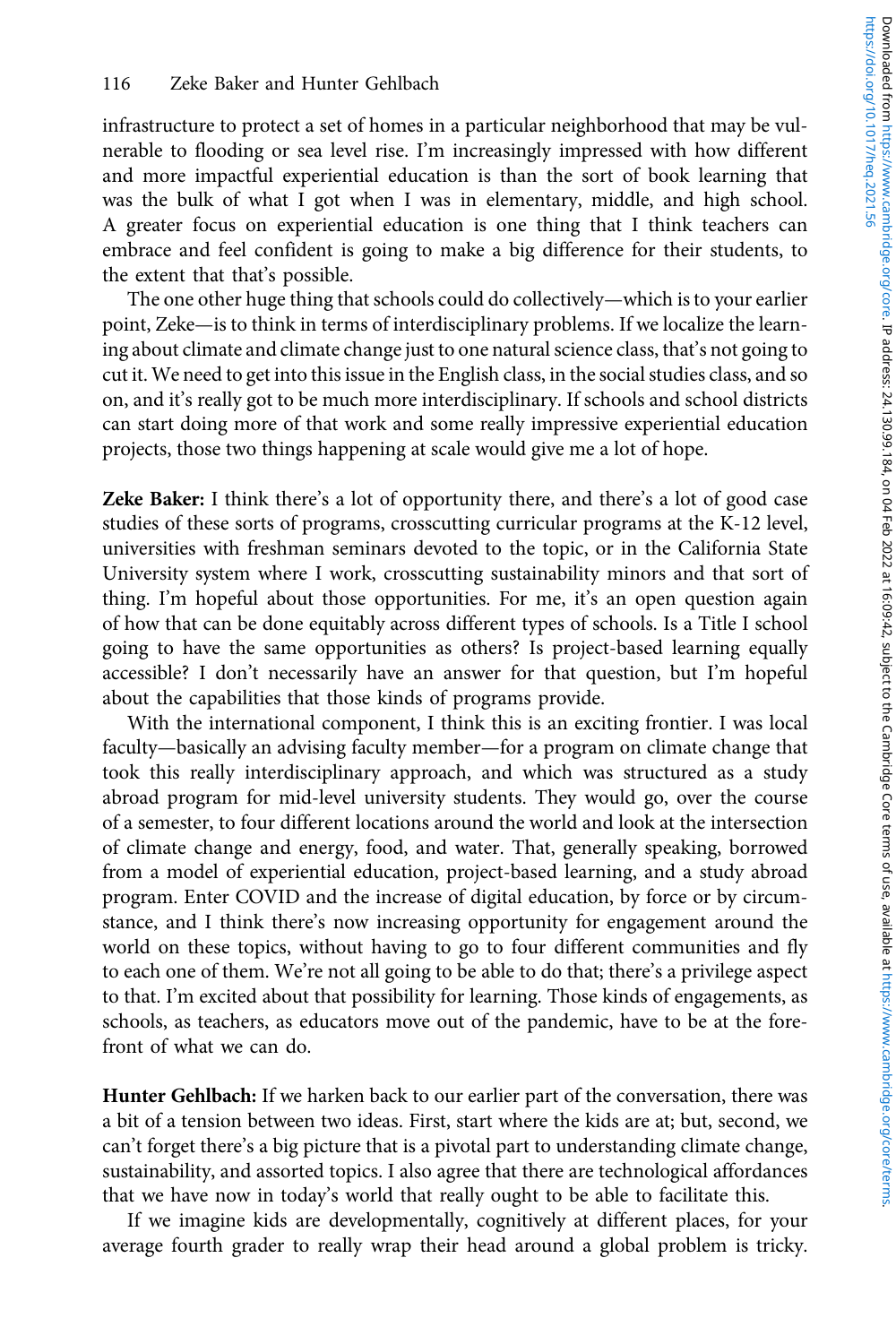This is just what happened to be in the news, but if the fourth grader happens to be from Tennessee, where there's been devastating flooding over the course of the past week, there are a bunch of students in Germany, approximately fourth grade as well, that have had that exact same experience. They could be having conversations with each other that would allow students to see that their local experience has this parallel on the other side of the world. And you can gradually ramp up from there, so that maybe by the time they're in sixth grade, it's kids in California experiencing wildfires who are having conversations with the German kids who experienced flooding.

And so students could begin to see how those are very different experiences, but have the same root cause. There's a definite way we should be able to do a better job of educating in this approach of taking advantage of technology and making the world smaller, in that sense.

## Zeke Baker: I think that is exciting.

The anthropologist Susan Crate has this great research methodology in the social sciences which she calls "climate ethnography." She says climate change is local and global, so the way to understand that is by linking the local to the local—one locality to another somewhere else. That's kind of what we're talking about in educational terms because you have this big problem which seems abstract to learners, but then also at a global level, it is abstract. You have to get local to understand how it matters, both in terms of communities and in terms of learners. I think these kinds of possibilities open that up.

What's also significant here is that it also works around the misinformation problem. If you're linking a local experience to another local experience in a way that's relatively unmediated—it's not a headline, it's not the news, it's not social media that's interesting because if you think about education, let's say in the mid-nineteenth century, how are students learning about the Western frontier in the Eastern United States? Or, how were students in the North in the early twentieth-century learning about Reconstruction in the South? It was full of misinformation, in a way. It was thoroughly mediated. They weren't speaking to the families of gold-mining workers in California. Those facing racial terror in the South did not have Instagram through which to broadcast lived experiences. Recent analyses of history textbooks of those periods show how historical narratives were pervasively ideological or keyed to a dominant audience's national myth. There are now some ways for actual local-to-local understandings and learning that didn't exist before, so maybe that helps deal with this informational issue that we have been discussing.

Hunter Gehlbach: I think that's a neat and fascinating idea, and also a testable one. You could design a study to see if that local-to-local approach to teaching works better than a more traditional approach. One other thing you just made me think of is the idea of generalizability, which involves an understanding of statistics. If we really do begin to have more interdisciplinary courses in US middle and high schools, statistics would tie in very nicely with environmental science. Take the earlier example of a group of kids from California having a conversation with kids in Germany. The teacher could draw on both subjects to facilitate deeper understandings, saying, "So there's a bunch of these extreme weather events happening. Are we seeing a trend,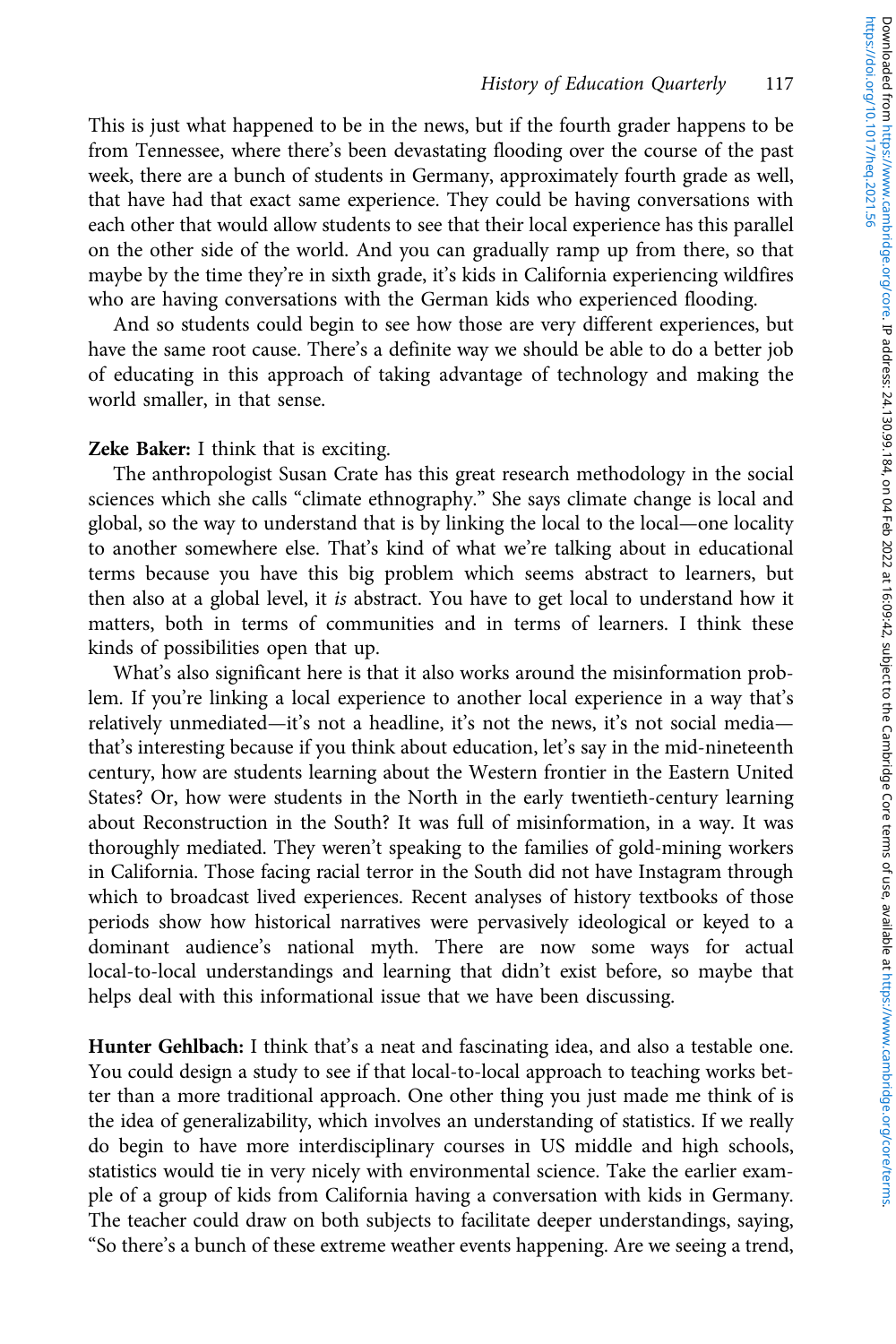or not? Are the trends happening only in a couple of places or are they happening globally?" Statistics is a great tool to help teachers facilitate students' understanding of the big picture.

We started with how much of an intriguing, tricky problem sustainability, climate change, and environmental education are, purely from an educational standpoint, and I think we're ending by listing possibilities about how rich that kind of educational experience could be.

## Additional Readings

- Baker, Zeke, "Climate State: Science-State Struggles and the Formation of Climate Science in the U.S. from the 1930s to the 1960s," Social Studies of Science 47, no. 6 (Dec. 2017), 861–87. doi.10.1177/ 0306312717725205
- Baker, Zeke, "Meteorological Frontiers: Climate Knowledge, the West, and U.S. Statecraft, 1800–50," Social Science History 42, no. 4 (Winter 2018), 731–61. doi:10.1017/ssh.2017.51
- Clark, Heather F., William A. Sandoval, Jarod N. Kawasaki, "Teachers' Uptake of Problematic Assumptions of Climate Change in the NGSS Environmental Education Research 26, no. 8 (2020), 1177–92. doi: 10.1080/13504622.2020.1748175
- Feinberg, Matthew & Robb Willer, R., "Apocalypse Soon? Dire Messages Reduce Belief in Global Warming by Contradicting Just-World Beliefs," Psychological Science, 22, no.1 (2011), 34–38. doi: 10.1177/ 0956797610391911
- Gehlbach, H., C. D. Robinson, & C. C. Vriesema, "Leveraging Cognitive Consistency to Nudge Conservative Climate Change Beliefs," Journal of Environmental Psychology 61 (2019), 134–37. doi. 10.1016/ j.jenvp.2018.12.004
- Gifford, Robert, "Environmental Psychology Matters," Annual Review of Psychology, 65 (Jan. 2014), 541–79. doi. 10.1146/annurev-psych-010213-115048
- Goldberg, Matthew H., Sander van der Linden, Edward Maibach, and Anthony Leiserowitz, "Discussing Global Warming Leads to Greater Acceptance of Climate Science," Proceedings of the National Academy of Sciences 116, no. 30 (July 2019), 14804–05. doi.10.1073/pnas.1906589116
- Hess, David J. and Brandi M. Collins, "Climate Change and Higher Education: Assessing Factors That Affect Curriculum Requirements," Journal of Cleaner Production 170 (Jan. 2018), 1451–58. doi: 10.1016/j.jclepro.2017.09.215
- Intergovernmental Science-Policy Platform on Biodiversity and Ecosystem Services, Summary for Policymakers of the Global Assessment Report on Biodiversity and Ecosystem Services of the Intergovernmental Science-Policy Platform on Biodiversity and Ecosystem Services (Bonn, Germany: IPBES Secretariat, 2019), <https://www.ipbes.net/>
- Jorgenson, Simon N., Jennie C. Stephens, Beth White, "Environmental Education in Transition: A Critical Review of Recent Research on Climate Change and Energy Education," The Journal of Environmental Education 50, no. 3 (2019), 160–71. doi: 10.1080/00958964.2019.1604478
- Journell, Wayne, "An Incomplete History: Representation of American Indians in State Social Studies Standards," Journal of American Indian Education 48, no. 2 (2009), 18–32.
- Joyce, Barry, The First U.S. History Textbooks: Constructing and Disseminating the American Tale in the Nineteenth Century (Lanham, MD: Lexington Books, 2015).
- Kavanagh, Jennifer & Michael D. Rich, Truth Decay: An Initial Exploration of the Diminishing Role of Facts and Analysis in American Public Life (RAND Corporation Research Report, 2018). doi: [https://doi.org/](https://doi.org/10.7249/RR2314) [10.7249/RR2314](https://doi.org/10.7249/RR2314)
- Leiserowitz, A. et al., Climate Change in the American Mind: March 2018. Yale University and George Mason University. New Haven, CT: Yale Program on Climate Change Communication), [http://climate](http://climatecommunication.yale.edu/publications/climate-change-american-mind-march-2018/) [communication.yale.edu/publications/climate-change-american-mind-march-2018/](http://climatecommunication.yale.edu/publications/climate-change-american-mind-march-2018/)
- Lewis, Gregory B., Risa Palm & Bo Feng, "Cross-national Variation in Determinants of Climate Change Concern," Environmental Politics 28, no. 5 (2019), 793–821. doi: 10.1080/09644016.2018.1512261
- Marlon, Jennifer et al., "Yale Climate Opinion Maps 2020" (Sept. 2, 2020), [https://climatecommunication.](https://climatecommunication.yale.edu/visualizations-data/ycom-us/) [yale.edu/visualizations-data/ycom-us/](https://climatecommunication.yale.edu/visualizations-data/ycom-us/)